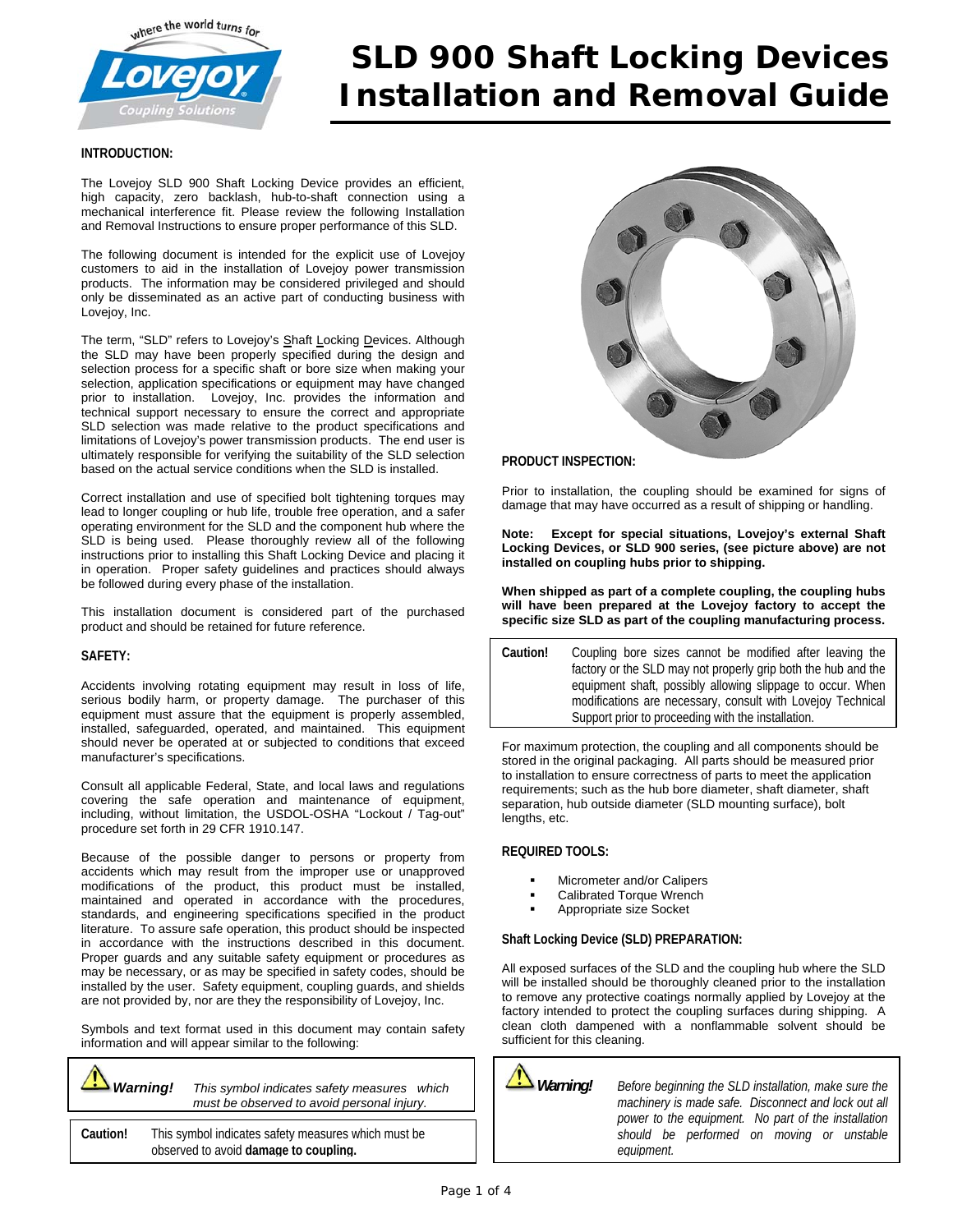**Caution!** Lovejoy manufactures the Shaft Locking Device (SLD) interfaces based on the shaft data supplied by the purchaser. Lovejoy is not responsible for inaccurate or incomplete information supplied by the purchaser.

> It is the purchasers' responsibility to assure that the SLD and coupling are capable of handling the anticipated loads.

#### **SHAFT LOCKING DEVICE (SLD) SELECTION CONFIRMATION:**

Shaft locking devices may have a detrimental influence on the amount of torque the coupling can safely accommodate during operation without slipping.

To calculate the application torque, use the formula:

**Application Torque (ft-lbs) = Horse Power x 5252**  *RPM* 

To calculate the transmissible torque that can be transmitted using the external SLD 900 series shaft locking device, use the formula:

 $Ta$  (ft-lbs) =  $( Sa - Simin) \times ( Tamax - Tmin) + Tmin$ ( **Smax** - **Smin** )

Where: (using charts on pages 3 and 4)

| $=$ actual shaft size (inches)<br>$=$ minimum shaft size as listed (inches)<br>$=$ maximum shaft size as listed (inches)<br>$=$ actual torque capacity (ft-lbs)<br>$=$ maximum transmissible torque as listed<br>= minimum transmissible torque as listed |
|-----------------------------------------------------------------------------------------------------------------------------------------------------------------------------------------------------------------------------------------------------------|
|                                                                                                                                                                                                                                                           |

Compare the two calculated values to ensure the torque capacity of the SLD will accommodate the application torque.

#### **SHAFT LOCKING DEVICE (SLD) INSTALLATION:**

**Caution!** When using Lovejoy SLD shaft locking devices on hubs that were not supplied and prepared by Lovejoy, ensure there is a slight undercut in the hub face (see drawing on page 3 or 4), approximately the same radius as the 'e' dimension.

1. Clean the ID of the SLD 900, the hub, and the hub shoulder that the SLD will be mounted against. Dress or repair any burs, nicks, gouges, dents, or raised metal on either of these surfaces.

2. Lightly lubricate the outside diameter surface on the hub and the inside diameter surface of the ring in the SLD. The torque capacity of the SLD is based on a coefficient of friction of 0.12 for lightly oiled contact surfaces. Therefore, DO NOT use Molybdenum Disulfide lubricants such as Never-Seeze, Molykote, or other similar lubricants to lubricate the hub surface.

3. Clean and lightly lubricate the inside diameter of the hub and the shaft outside diameter. The same rule applies about not using a Molybdenum Disulfide based lubricant.

4. Slide the hub onto the shaft to the proper location. Hand tighten three or four alternating tightening bolts on the SLD at this time while making sure the SLD900 is mounted parallel to the shaft.

5. Position the rest of the equipment to be connected in the correct operational locations. If the hub needs to be moved to facilitate this connection, you should be able to reposition the hub with little or no difficulty.

6. If the coupling is a Lovejoy disc style coupling, install the disc packs, spacer assemblies, and bolts prior to tightening the SLD bolts.

7. Hand tighten all of the SLD tightening bolts. Then double check the SLD to ensure the correct position against the shoulder on the hub. Note. If the coupling is a DIRA or DILRA style adjustable coupling, leave a gap between the SLD and the disc pack bolt heads.

8. Using a calibrated torque wrench, tighten each bolt in either a sequential or star shaped pattern. Tighten each bolt 1/4 turn, repeating this process until the bolts have been tightened to the proper torque setting on the torque wrench. Ensure the torque setting is correct on the torque wrench, then check and tighten each bolt one more time making sure the target torque has been reached.

#### **SHAFT LOCKING DEVICE (SLD) REMOVAL:**

**Caution!** Prior to removing any SLD Shaft Locking Device, check to ensure there is no thrust or torque loads acting on the SLD, hub, shaft, or any component that may be mounted using, or influenced by, the SLD.

1. Loosen each of the tightening bolts by turning the bolts approximately 1/2 turn following a sequential pattern, clockwise or counterclockwise, until the SLD can be moved on the hub. **Since it is possible the SLD collars could 'stick' on the center ring, at no time should any of the bolts be completely removed from the SLD.** 

*Warning! DO NOT completely remove the tightening bolts when removing the SLD until the outer collars have released from the inner ring and the SLD can be moved on the hub. If the collars 'stick' on the inner ring, a sudden release of the collars would involve high separation forces that could cause the collar and/or bolts to release with enough force to cause injury or death.* 

2. The SLD 900 is a "self-releasing" Shaft Locking Device, however, if the collar 'sticks' on the center ring, make sure all the bolts are threaded at least one full turn in the second collar and lightly tap on the bolt heads with a soft mallet until the collars release from the ring.

3. Once the SLD is loose on the hub, make sure the hub is clean and clear of any rust prior to trying to slide the SLD off the hub. The SLD can be reused as long as there is no damage done to the SLD during the removal process.

Please contact Lovejoy Technical Support at 630-852-0500 with any additional questions or contact appleng@lovejoy-inc.com via email.

**Lovejoy, Inc. World Headquarters**  2655 Wisconsin Avenue Downers Grove, IL 60515 630-852-0500 info@lovejoy-inc.com



**www.lovejoy-inc.com**

ISO 9001:2008 Certified

Version Date: 27-June-2012

Page 2 of 4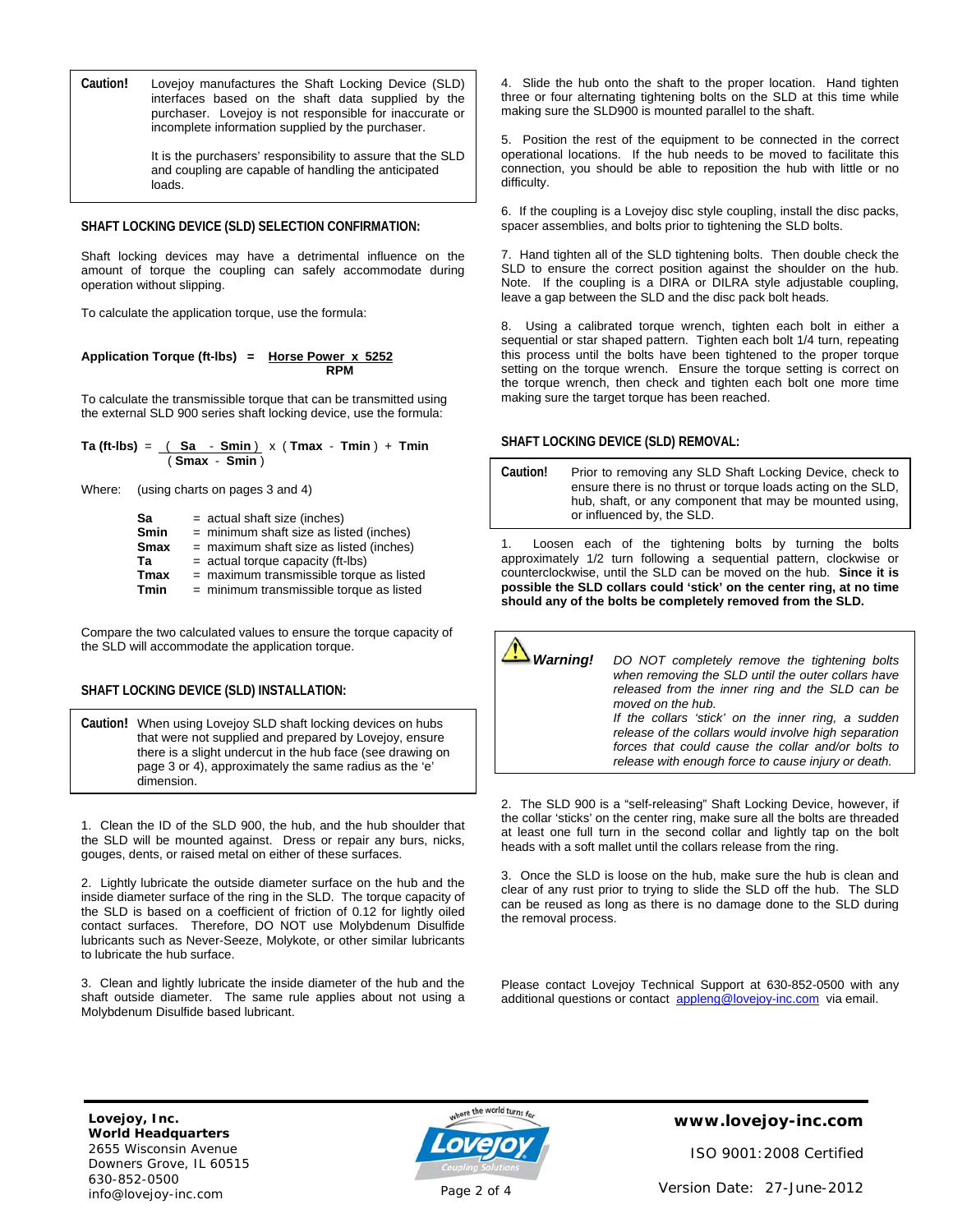# *Notations*

|                  | = total width of thrust rings (relaxed state)        |
|------------------|------------------------------------------------------|
| в                | $=$ width of thrust rings (relaxed state)            |
| т                | = locking screw specifications                       |
| Mд               | $=$ screw tightening torque                          |
| е                | $=$ width of gap (relaxed state)                     |
| l.               | $=$ length of contact                                |
| D                | $=$ outer diameter of disc                           |
| d                | $=$ hub OD (outside diameter)                        |
| $d_{\mathbf{S}}$ | $=$ shaft diameter                                   |
| C                | $=$ maximum diametrical clearance                    |
|                  | (difference between hub diameter and shaft diameter) |
| Mt               | = maximum transmissible torque                       |
| Т3               | = tolerance of hub OD                                |



*SLD 900 Series Dimensional Data - (Sizes 14 thru 80)* 

|             | d     | $T_3$            | $d_{\mathbf{S}}$ | D     | г     | B     | $\boldsymbol{\ell}$ | е     | C     |            | T.                    |                |       |        |
|-------------|-------|------------------|------------------|-------|-------|-------|---------------------|-------|-------|------------|-----------------------|----------------|-------|--------|
|             |       | Hub OD           |                  |       |       |       |                     |       |       | <b>Max</b> | <b>Locking Screws</b> |                |       |        |
|             |       | <b>Tolerance</b> |                  |       |       |       |                     |       |       | Mt         |                       |                | Mд    | Weight |
| <b>Size</b> | in    | in               | in               | in    | in    | in    | in                  | in    | in    | ft-Ib      | Qty                   | <b>Size</b>    | ft-Ib | lb     |
| 14          | 0.551 |                  | 0.433            | 1.496 | 0.591 | 0.433 | 0.354               | 0.039 | 0.001 | 22         | 4                     | M <sub>5</sub> | 3     | 0.33   |
|             |       |                  | 0.472            |       |       |       |                     |       |       | 37         |                       |                |       |        |
|             |       |                  | 0.472            |       |       |       |                     |       |       | 37         | 5                     |                |       |        |
| 16          | 0.630 |                  | 0.551            | 1.614 | 0.728 | 0.591 | 0.433               | 0.079 | 0.001 | 66         |                       | M <sub>5</sub> | 3     | 0.44   |
| 20          | 0.787 | $+0 - 0.0013$    | 0.551            | 1.969 | 0.906 | 0.748 | 0.551               | 0.098 | 0.001 | 79         | 6                     | M <sub>5</sub> | 3     | 0.44   |
|             |       |                  | 0.728            |       |       |       |                     |       |       | 156        |                       |                |       |        |
| 24          | 0.945 |                  | 0.728            | 1.969 | 0.906 | 0.748 | 0.551               | 0.098 | 0.001 | 120        | 6                     | M <sub>5</sub> | 3     | 0.44   |
|             |       |                  | 0.866            |       |       |       |                     |       |       | 210        |                       |                |       |        |
| 30          | 1.181 |                  | 0.866            | 2.362 | 0.984 | 0.827 | 0.630               | 0.098 | 0.001 | 177        | 6                     | M <sub>5</sub> | 3     | 0.66   |
|             |       |                  | 1.063            |       |       |       |                     |       |       | 306        |                       |                |       |        |
| 36          | 1.417 |                  | 1.063            | 2.835 | 1.063 | 0.906 | 0.709               | 0.098 | 0.001 | 297        | 5                     | M <sub>6</sub> | 9     | 0.99   |
|             |       |                  | 1.220            |       |       |       |                     |       |       | 465        |                       |                |       |        |
| 44          | 1.732 | $+0 - 0.0015$    | 1.250            | 3.150 | 1.142 | 0.984 | 0.787               | 0.098 | 0.001 | 454        | $\overline{7}$        | M <sub>6</sub> | 9     | 1.32   |
|             |       |                  | 1.496            |       |       |       |                     |       |       | 719        |                       |                |       |        |
| 50          | 1.969 |                  | 1.496            | 3.543 | 1.220 | 1.063 | 0.866               | 0.098 | 0.001 | 693        | 8                     | M <sub>6</sub> | 9     | 1.76   |
|             |       |                  | 1.654            |       |       |       |                     |       |       | 959        |                       |                |       |        |
| 55          | 2.165 |                  | 1.654            | 3.937 | 1.339 | 1.181 | 0.906               | 0.138 | 0.001 | 885        | 8                     | M <sub>6</sub> | 6     | 2.43   |
|             |       |                  | 1.890            |       |       |       |                     |       |       | 1,401      |                       |                |       |        |
| 62          | 2.441 |                  | 1.890            | 4.331 | 1.339 | 1.181 | 0.906               | 0.138 | 0.001 | 1,328      | 10                    | M <sub>6</sub> | 9     | 2.87   |
|             |       |                  | 2.047            |       |       |       |                     |       |       | 1,770      |                       |                |       |        |
| 68          | 2.677 | $+0 - 0.0018$    | 1.969            | 4.528 | 1.339 | 1.181 | 0.906               | 0.138 | 0.001 | 1,475      | 10 <sup>10</sup>      | M <sub>6</sub> | 9     | 3.09   |
|             |       |                  | 2.362            |       |       |       |                     |       |       | 2,286      |                       |                |       |        |
| 75          | 2.953 |                  | 2.165            | 5.433 | 1.496 | 1.299 | 0.984               | 0.157 | 0.002 | 1,844      | $\overline{7}$        | M <sub>8</sub> | 22    | 3.75   |
|             |       |                  | 2.559            |       |       |       |                     |       |       | 2,876      |                       |                |       |        |
| 80          | 3.150 |                  | 2.362            | 5.709 | 1.496 | 1.260 | 0.984               | 0.138 | 0.002 | 2,360      | $\overline{7}$        | M <sub>8</sub> | 22    | 4.85   |
|             |       |                  | 2.756            |       |       |       |                     |       |       | 3,393      |                       |                |       |        |



**www.lovejoy-inc.com**

ISO 9001:2008 Certified

Version Date: 27-June-2012

Page 3 of 4